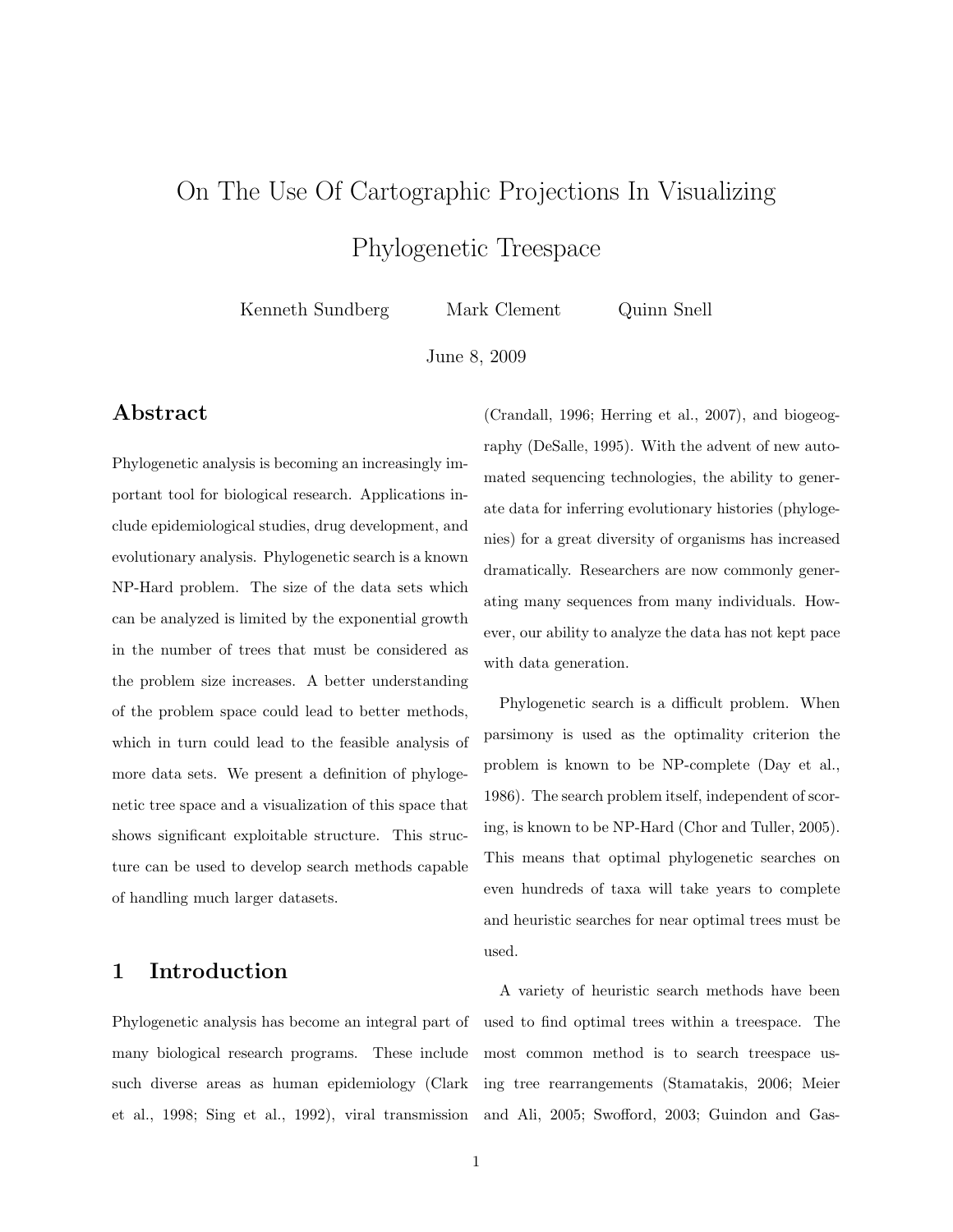cuel, 2003). Other methods such as those based on Bayesian inference (Ronquist and Huelsenbeck, 2003), or genetic algorithms (Zwickl, 2006) also exist. However all of these methods rely only on local information to guide the phylogenetic search. This limitation arises because no global exploitable structures have been previously observed in treespace.

Greater understanding of the problem space may allow more sophisticated search techniques to be applied, with a consequent improvement in the effectiveness of the search. One technique that can be used to better understand the space of phylogenetic search, and the behavior of search algorithms within this space is visualization. This includes two separate activities; first, defining the search space of phylogenetic trees, or treespace, and second, developing methods to display treespace in a way that is exploitable in search techniques.

This visualization must have the following properties to be useful.

- Each tree should map to a single deterministic position. Otherwise the method is restricted to post-processing, and can not be used to guide a search.
- Distance between trees should be easy to calculate. If it is not the visualization will not be able to be used in real time to guide a search.
- The visualization should reveal exploitable structure. This is important because if a visualization shows no structure it provides no guidance for a search.

• This mapping should be reversible, meaning that there should be a method of turning a position into a tree. This is necessary as structure suggests a space where good trees might be found, to be useful in searching it must be possible to quickly find trees in the suggested space.

This work presents an elegant linear projection of trees. This projection can be computed much faster than current alternatives and is better at preserving structural continuity between trees after the projection. Furthermore this projection is deterministic, allowing it to be used as an inline rather than a post-process analysis. This property coupled with the structural preservation allows the consideration of novel search strategies in the new projected space.

Section 3 presents a definition of treespace and section 3.3 presents an elegant projection of that space that has all four of these desirable properties. This projection is then used to visualize the treespace and expose structure that can be exploited to guide the searches of common, but computationally expensive, methods.

## 2 Related Work

Treespace consists of all of the possible phylogenetic trees for a given set of taxa and their relationships with each other. This space is the domain of whatever search strategy is employed. Previous search strategies have not explicitly defined this domain, and the treespace that implicitly arises from these strategies is very cumbersome to work with. Treespaces have also been explicitly defined without designing algo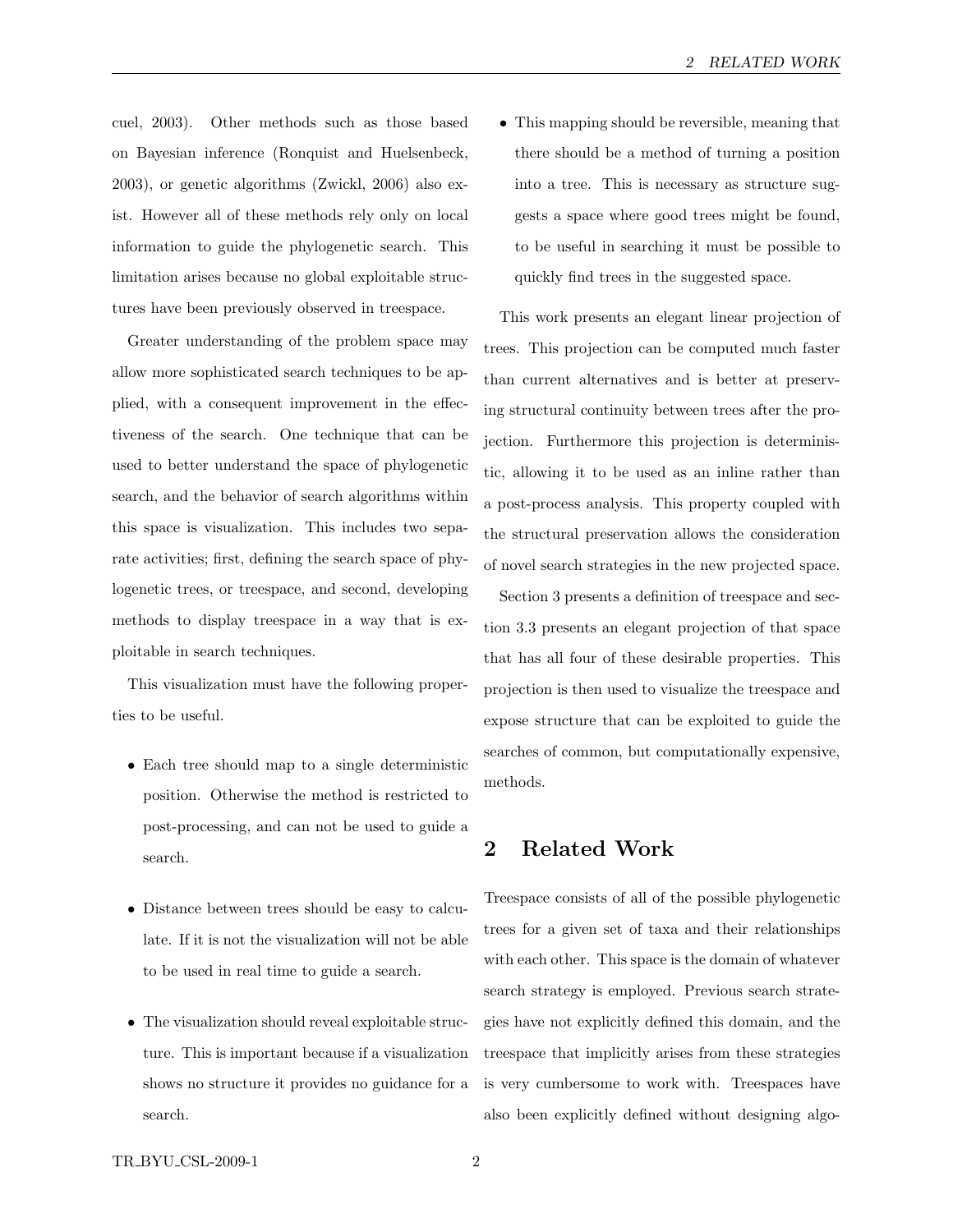rithms to take advantage of these spaces. This is primarily due to a lack of exploitable structure in these explicitly defined treespaces. Figure 1 contains a visual comparison of three treespaces that have been used previously and are discussed in the following sections.



Figure 1: A visual comparison of three treespaces previously used. The graph structure induced by TBR moves is highly connected, in this five taxa example every possible tree is connected to all but two of the other trees. The geodesic structure consists of tiles of Euclidean space (orthants) each consisting of one topology with all its possible branch lengths. These tiles are joined together along their edges in accordance with valid p-ECR moves. Finally Multidimensional Scaling (MDS) plots trees in locations that preserves some distance metric. A typical search is shown where a long tail of trees is followed by a larger group of topologically similar trees.

#### 2.1 Subtree Transfer Induced Spaces

The most common treespaces used in phylogenetic search are the spaces implicitly defined by the subtree transfer operations, such as TBR or SPR, used during the search. These operations in turn induce distances between trees (Allen and Steel, 2001). These treespaces take the form of graphs where each node is a specific tree. Each pair of trees that can reach each other with a single subtree transfer operation is connected with an edge of the graph.

This type of space is very amenable to hill climbing, a search strategy in which the search moves from a tree to its best neighboring tree until no neighbor trees are better than the current tree. The typical phylogenetic search begins at some node in this graph of treespace corresponding to an initial tree. This tree is typically either selected randomly, determined by the user, or is built using a heuristic. Common choices for this heuristic include UPGMA and stepwise maximum parsimony. The tree is then modified using a subtree transfer operation such as Nearest Neighbor Interchange (NNI), Subtree Prune and Regraph (SPR), Tree Bisection and Reconnection (TBR), or p-Edge Contraction and Refinement (p-ECR) (Ganapathy et al., 2003). The new best node becomes the starting node and the process is repeated until convergence. This is also the space used by Keith et al. (Keith et al., 2005) to build their generalized Gibbs sampler.

Unfortunately, though this space has been commonly used for searching, it is not easily visualized. For example using TBR, a very popular subtree transfer operation, the graph that represents this treespace has  $O(n!!)$  nodes and each node is degree  $O(n^3)$ . Displaying this graph is clearly not practical for any problem of significant size. Worse, as this treespace is essentially a graph, there is no significant meaning to position, violating the first two criteria for a useful visualization. Also, distance can be extremely difficult to compute. Calculating TBR distance is NP-Hard (Allen and Steel, 2001). These difficulties violate the third criterion. Finally this graph structure shown in Figure 1a does not exhibit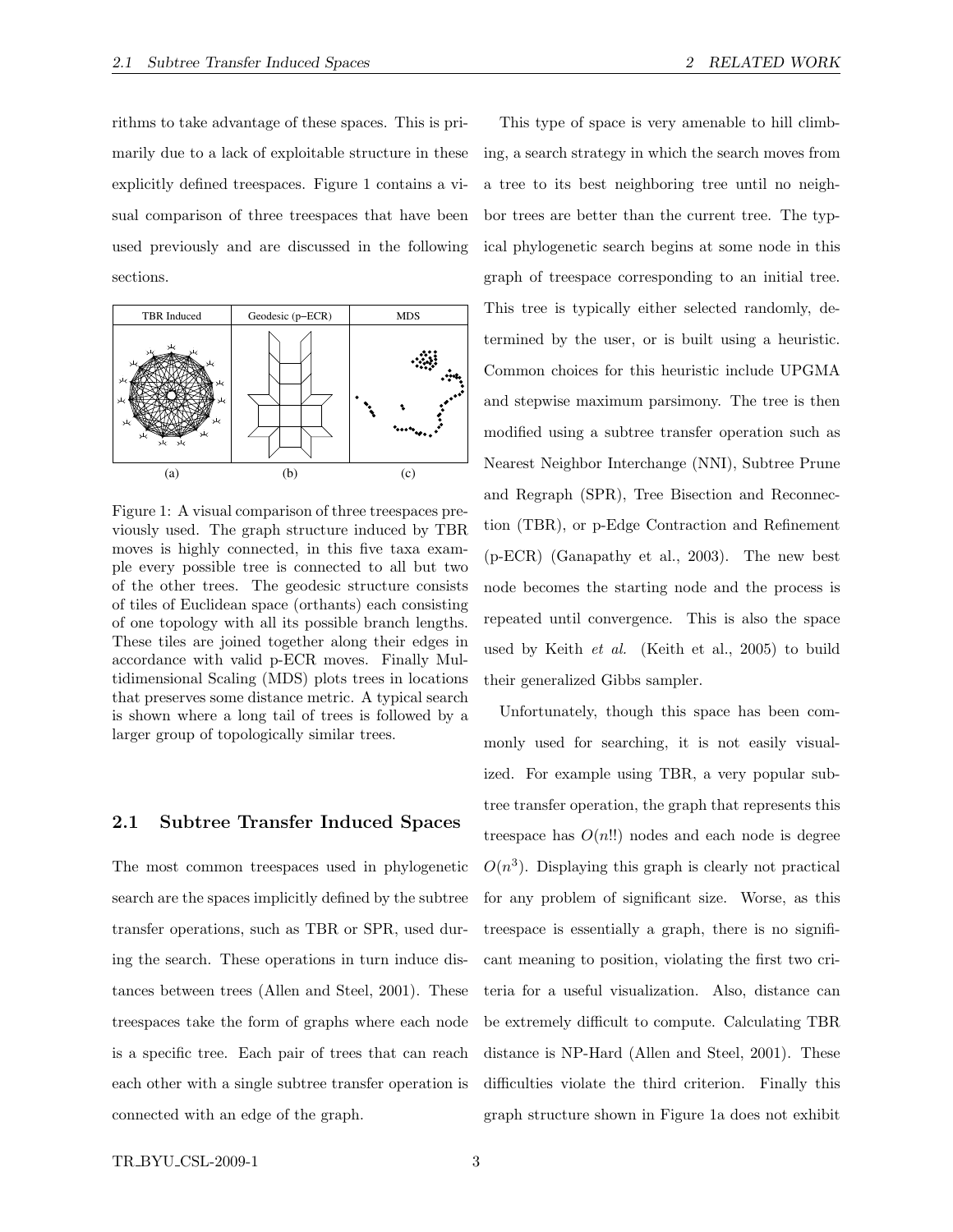exploitable structure, the fourth criterion, as trees of orthant, where at least one coordinate becomes zero, similar score are not grouped together. As shown in Figure 2, the quality of trees that are within 1 TBR rearrangement of a given tree varies wildly over the range of possible scores. Furthermore, due to the graph structure of the space there is no way to distinguish one such tree from another, without performing the rearrangement and examining the resulting tree.



Figure 2: The frequency of various parsimony scores for trees found within 1 TBR rearrangement of a tree with a score of 16218, the best known score on the Zilla dataset. Note the wide spread of scores and that most neighbor trees are significantly worse than the initial tree.

#### 2.2 Geodesic Tree Space

Billera et al. (Billera et al., 2001) introduced a new description of treespace, which has been further refined by Hultman (Hultman, 2007). Under this description, each fully resolved (bifurcating) topology is given its own orthant, the higher dimensional analog of a graph quadrant. Each dimension of the orthant corresponds to one of the branches in the topology, and the value associated with that dimension is the length of that branch. Within each orthant, distance is a simple Euclidean distance. At the edges of the it is not clear that there is any exploitable structure.

the tree becomes an unresolved (multifricating) tree. This unresolved tree has a corresponding point on each of the orthants that represent a potential resolution of this tree. The distance between these points on separate orthants is defined to be zero thus forming a geodesic space. These connections between orthants are directly related to p-ECR rearrangements. The structure of this space can be seen in Figure 1b.

This space is unlike the treespace induced by subtree transfer operations. The branch lengths of the trees are included and this treespace is continuous. However, because it is a geodesic, it can be difficult to calculate distances, though Amenta et al.(Amenta et al., 2007) do provide a linear time upper and lower bound that can be used to estimate the distances. Unfortunately, like the subtree transfer induced spaces used during phylogenetic search, Billera's geodesic space is not easily visualized due both to the high dimensionality of each orthant and the complex connections between orthants. These connections are based on a subtree transfer operation, p-ECR, and so like the treespace defined by TBR there is no significant meaning to position between orthants. Thus, like the TBR induced treespace, this treespace defined by Billera does not meet the criteria for a good visualization. While position and trees are tightly connected, distance is difficult to compute and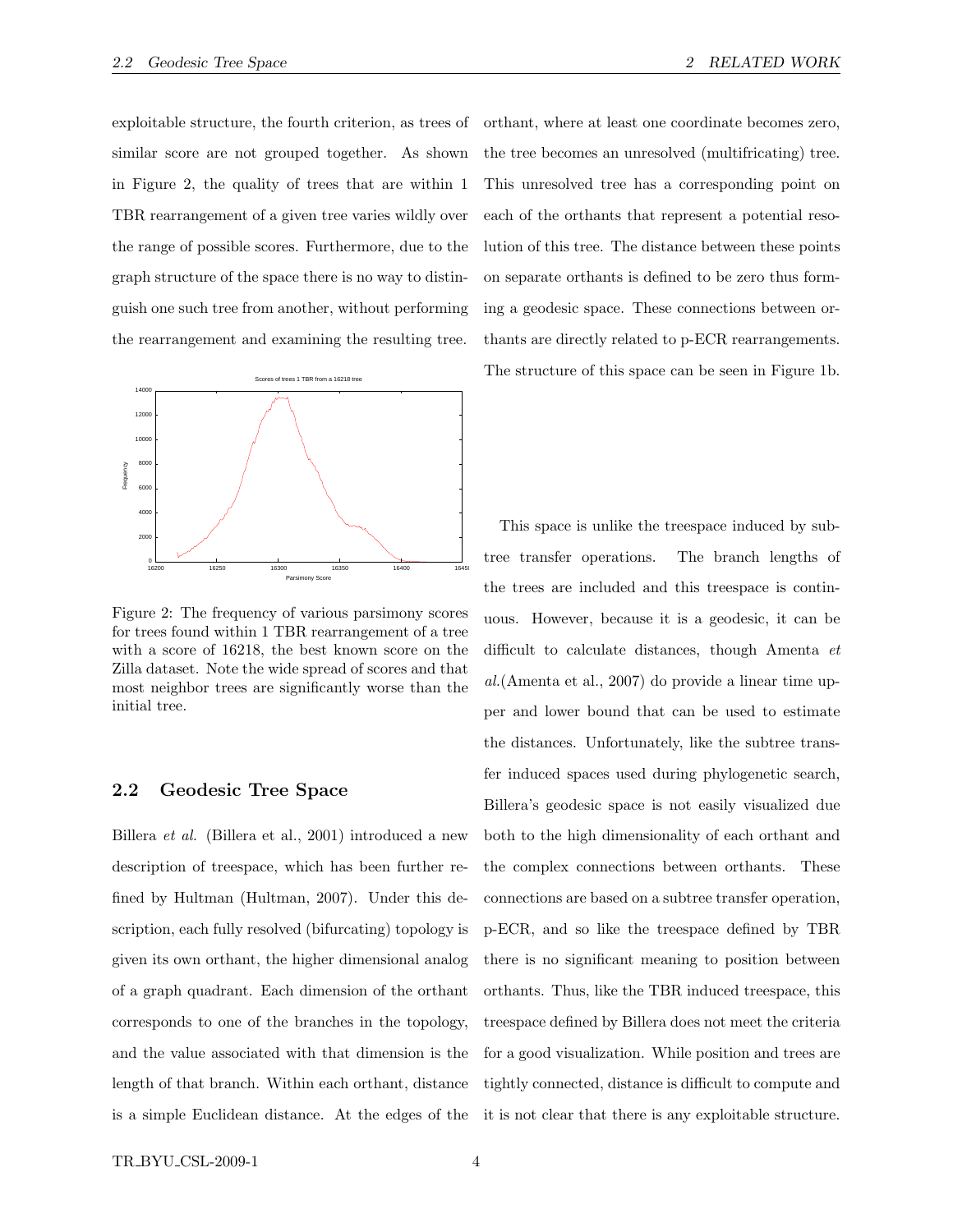#### 2.3 Multidimensional Scaling

Multidimensional Scaling (MDS) has also been used to visualize treespace (Amenta and Klingner, 2002; Hillis et al., 2005). This method does not directly define a treespace, rather it uses the space induced by the distance metric used for the MDS. In the work of Hillis et al. (Hillis et al., 2005) Robinson-Foulds distance was used. MDS is a highly non-linear projection, as it moves points around to minimize the sum of the squared differences of the distances between points before and after the projection.

Using this method Hillis et al. (Hillis et al., 2005) were able to show some important characteristics of phylogenetic search. The most notable characteristic visualized was the presence of plateaus, large groups of closely related trees, that tend to slow down the search.

There are however some significant limitations to the use of MDS. First, MDS is strictly a postprocessing step. All of the points to be projected must be known beforehand, which limits the method to analysis of a search. Secondly there is no meaning to the space between points. It is not possible under MDS to determine a tree that would map to a specific point. Third, the axes of the new space have no consistent meaning. The only thing that MDS tries to preserve is some sense of distance, direction does not have any meaning after MDS is performed. As a result of these limitations, while MDS is a good visualization technique it does not meet the criteria of this work. This is primarily due to the highly non-linear MDS can be a very descriptive visualization, but it is a poor predictive visualization.

# 3 The Hypersphere of Trees in Split Space

Another treespace is one defined in terms of partitions of taxa. A projection can be defined from this space which both deterministically maps trees to single points and is reversible. These properties give us the first three criteria for a good treespace and visualization. In the results section we show that this space also displays exploitable structure.

#### 3.1 Split Space

There are several varieties of trees that can be used in phylogenetics. Since only one specific set of  $n$  taxa will be considered at any time we constrain treespace to contain only trees of exactly those  $n$  taxa. Both candidate scoring metrics (likelihood and parsimony) work with unrooted trees so the space is further constrained to contain only unrooted and fully resolved trees.

**Definition 3.1.** An *n*-tree is a graph in which all vertices have degree one or three, with exactly  $n$  vertices of degree one.

and irreversible nature of the MDS transformation. nect to the leaves, are common to all n-trees. These Every branch in an  $n$ -tree divides the taxa on the tree into two sets, one on each side of the branch. Thus every branch can be thought of as a partition of the taxa. Some of these branches, those that con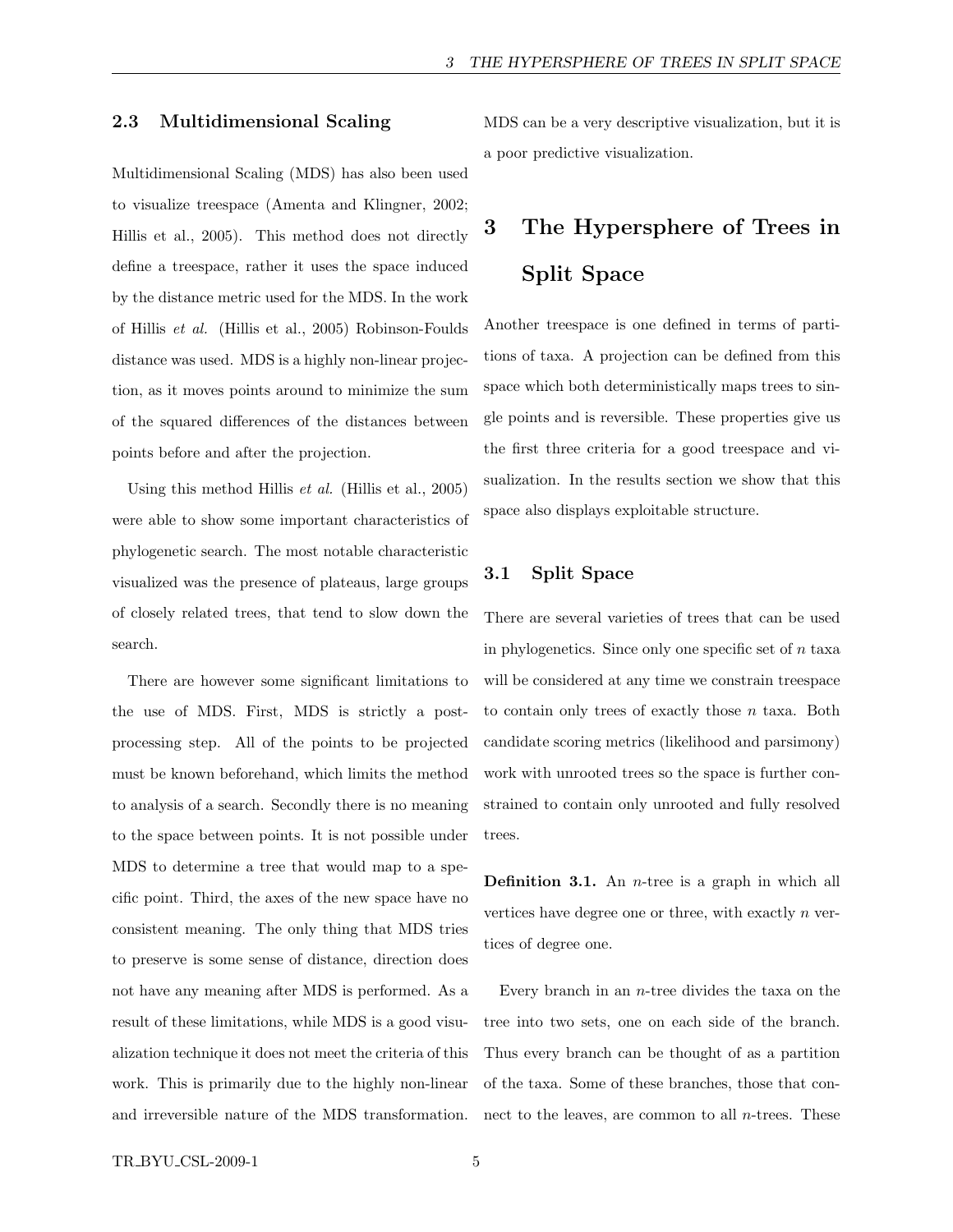branches are not useful in discriminating between different tree topologies and so are called trivial.

Definition 3.2. A trivial branch is a branch that connects a leaf node with an internal node.

Given  $n$  taxa there are  $\frac{\left\lfloor \frac{n}{2} \right\rfloor}{\sum}$  $i=2$  $\sqrt{n}$ i possible nontrivial partitions of those taxa. We define a space, called split space, where every possible nontrivial partition is associated with a unique dimension. We denote the split space associated with trees of n taxa as  $\mathbb{T}_n$ .

The location of a given tree in  $\mathbb{T}_n$  is a vector, where each element of the vector is 0 if the corresponding partition is not part of the tree and 1 if the partition is present in the tree. There is a one-to-one mapping between vectors in split space and n-trees.

The mapping from an *n*-tree to a vector in  $\mathbb{T}_n$  is simple. Initially, every element of the vector is set to 0. A non-trivial branch is selected and the associated partition is created by putting all taxa on one side of the branch into the first group in the partition and all other taxa in the second. The element in the vector associated with this partition is set to 1. This process is repeated for each non-trivial branch. This mapping is one-to-one but not onto, as there are more possible vectors than  $n$ -trees. This is because there exist conflicting partitions which can not both be in one tree, however there are vectors which would include these conflicts.

Building an *n*-tree from a vector in  $\mathbb{T}_n$  is also possible. However given a vector that does correspond to a valid tree, that tree can be reconstructed in the following manner. First, all of the trivial branches where the smaller group contains two taxa are considered. Each of the two taxa in the smaller group are joined at a new internal node and a new branch is added to that node. Next, partitions with incrementally larger small groups are considered, and their subclades which have already been built are joined at new internal nodes. After all non-trivial partitions have been considered, there will remain three clades. These three subtrees are joined together at the final internal node and the tree has been reconstructed. Figure 3 graphically shows this reconstruction. As there is a mapping from an *n*-tree to a vector in  $\mathbb{T}_n$ and the reverse mapping also exists, these trees and vectors are equivalent.



Figure 3: Converting a six taxa partition set to an unrooted tree structure

#### 3.2 The Hypersphere of Trees

A hypersphere consists of the set of all points which are equidistant from a given center point. It is the higher dimensional analog of circles and spheres. The set of all vectors in  $\mathbb{T}_n$  which correspond to valid ntrees has this structure as shown in theorem 3.4.

**Lemma 3.3.** All n-trees have  $2n-3$  branches,  $n-3$ of these are nontrivial.

are added to the tree. Next, all non-trivial partitions *Proof.* By inspection all trees of n taxa have n trivial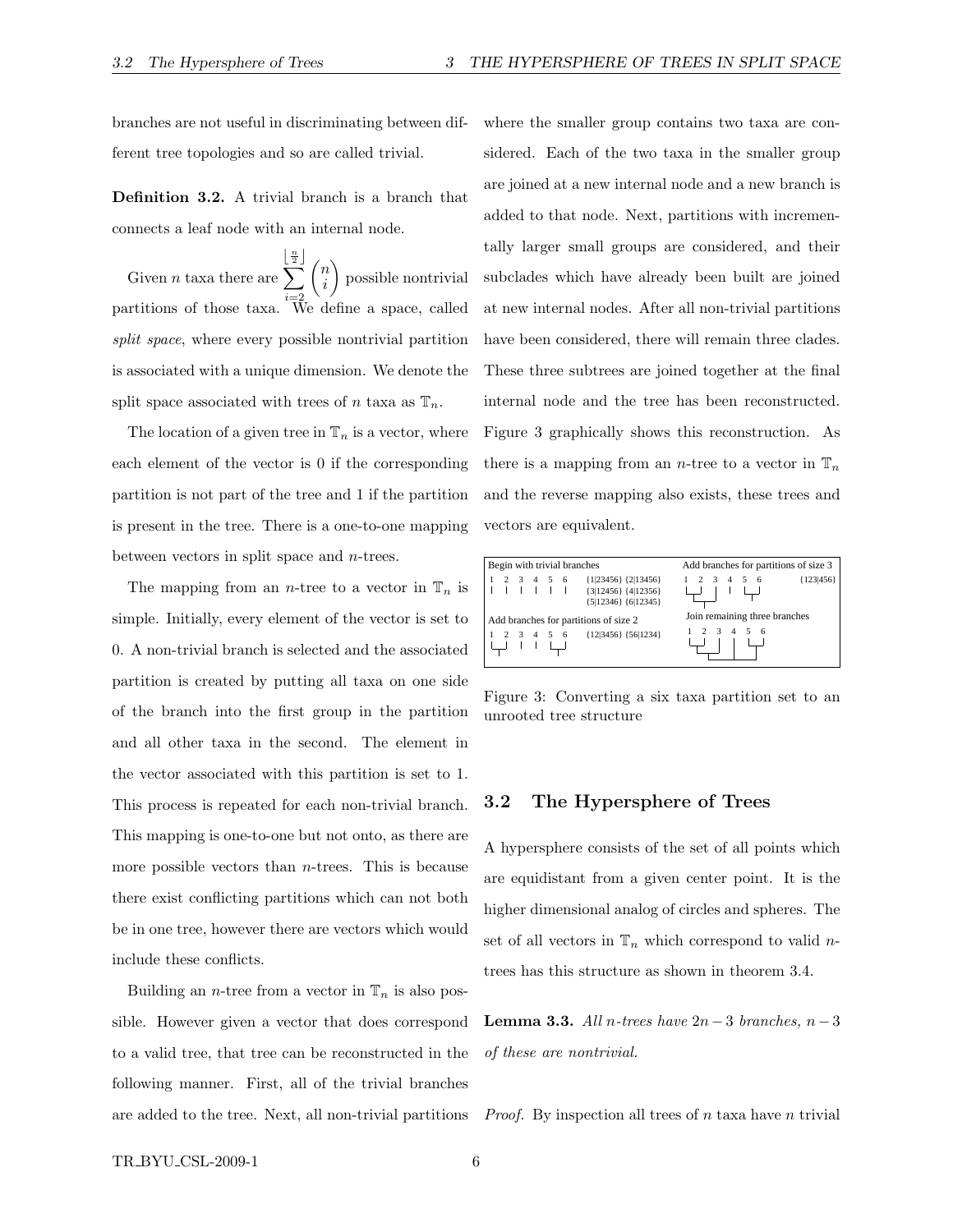branches, one for each taxa.

$$
branches_t(n) = n
$$

 $A$   $n+1$  taxa tree can be constructed from a n taxa tree by inserting a new trivial branch. After this insertion the tree has one more nontrival branch.

$$
branches_{nt}(n+1) = branches_{nt}(n)
$$

By inspection it is clear that a 3 taxa tree has no nontrivial branches.

$$
branches_{nt}(3) = 0
$$

The formula which satisfies both of these conditions is

$$
branches_{nt}(n) = n - 3
$$

And finally:

$$
branches(n) = branches_{nt}(n) + branches_t(n)
$$

$$
= 2n - 3
$$

Theorem 3.4. All n-trees lie on a hypersphere in  $\mathbb{T}_n$ .

Proof. By Definition 3.1, n-trees are fully resolved. All fully resolved trees on n taxa have  $n-3$  nontrivial branches by Lemma 3.3. As each such branch corresponds to exactly one of the possible partitions, an arbitrary *n*-tree in  $\mathbb{T}_n$  will have exactly  $n-3$  axes along which the coordinate of the tree will be 1 and is not significant. Therefore, rather than choosing  $n-$ 

all other axes will have a coordinate of 0. The Euclidean distance to this point from the origin of  $\mathbb{T}_n$ will therefore be  $\sqrt{n-3}$ , which is the same for all  $n$ -trees. As all  $n$ -trees are equidistant from the origin  $\Box$ they lie on a hypersphere.

#### 3.3 Projecting the Sphere

Directly visualizing the hypersphere model is clearly infeasible as the number of dimensions that would need to be included quickly exceeds the number of dimensions that we can conveniently visualize. Therefore some form of dimension reduction is needed.

#### 3.4 Sphere to Plane Projections

Cartographic projections are particularly apt at sphere to plane transformations. The basic cartographic projection takes a hypersphere in  $n$  dimensions and projects it onto a hyperplane of  $n-1$  dimensions. This is done by selecting  $n-1$  vectors, typically chosen from a basis set. Figure 4 shows how this reduction can project three dimensional data onto two dimensions. The inner product of each point on the hypersphere to be projected with each of the selected vectors is computed. These inner products become the coordinates of the projected point on a hyperplane of  $n-1$  dimensions.

This cartographic projection can be extended to a new projection that reduces the dimensionality of the space more than the basic cartographic projection. Reducing the  $n$  dimensional space by one dimension when  $n$  grows as the number of possible partition sets

 $\Box$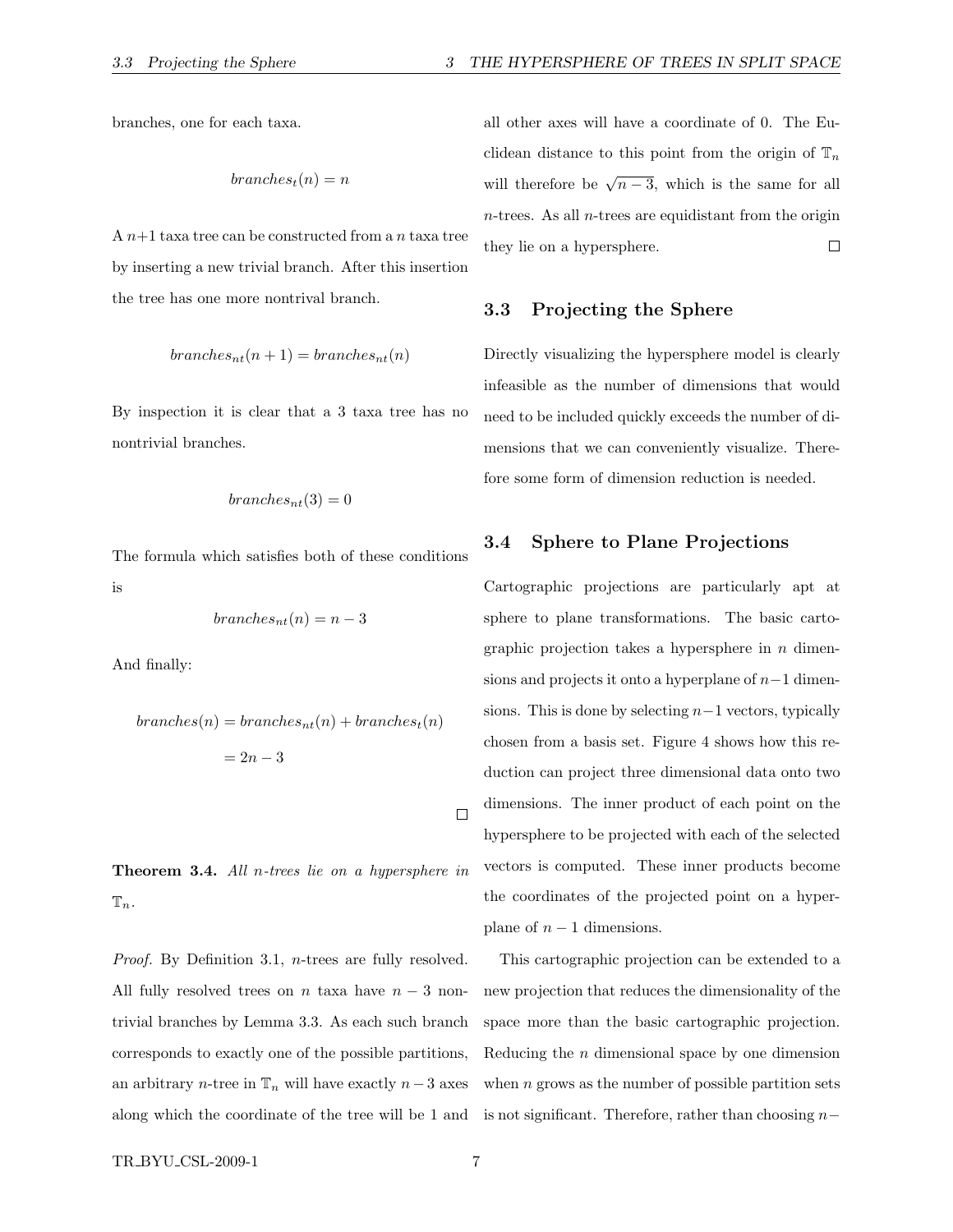

Figure 4: Cartographic projection of a sphere onto a plane, the most familiar of which is used in map making. Two vectors are selected, indicated as  $i$  and  $j$ . For any given point  $x$  on the sphere the inner products  $i \bullet x$  and  $j \bullet x$  are computed. These two quantities become the new coordinates of the point on the map.

1 vectors which results in a  $n-1$  dimensional space, three vectors are used, yielding a three dimensional space. Three dimensions are used because it is well known how to display 3-D data, and the use of three dimensions preserves more structure than if the data were reduced to two dimensions.

The spherical structure of trees in  $\mathbb{T}_n$  shown in theorem 3.4, permits the use of cartographic projections. As this class of projections is deterministic, the position of a tree after cartographic projection is deterministic and depends only on the tree in question, thus satisfying the first visualization criterion. Furthermore the space both before and after the projection is a simple Euclidean space where distance is easily calculated satisfying the second criterion. Section 4 shows the exploitable structure revealed by the projection which satisfies the third criterion. The projection is also reversible which satisfies the final criterion.

Thus, the hypersphere structure and the use of cartographic projections allow us to represent phylogenetic search in a manner consistent with the original visualization criteria.

For example, consider all trees of five taxa numbered 1-5 respectively. Every non-trivial branch has two taxa on one side and three on the other. There are ten such partitions, yielding a ten dimensional space. To project this space onto a two dimensional plane, two reference vectors are required. The vectors chosen, along with the projected positions of all 5 taxa trees are shown in Figure 5 The tree  $((1,2),3,(4,5))$  is mapped in the following manner. The partition  $(1,2)$  has an x value of 1.0 and a y value of 0.9. Likewise the partition  $(4,5)$  has an x value of  $-0.3$  and a y value of 0.6. These values are added together to give the final location of the tree  $((1,2),3,(4,5))$  at the point  $(0.7,1.5)$ .



Figure 5: A 2-D cartographic projection of all 5 taxa trees, with reference vectors. The vector for the tree  $((1,2),3,(4,5))$  is also shown. The point corresponding to this tree is highlighted in the graph.

#### 3.5 Implementation Details

The extremely high dimensionality of  $\mathbb{T}_n$  makes explicit storage of the three reference vectors needed for the cartographic projection infeasible. Likewise, due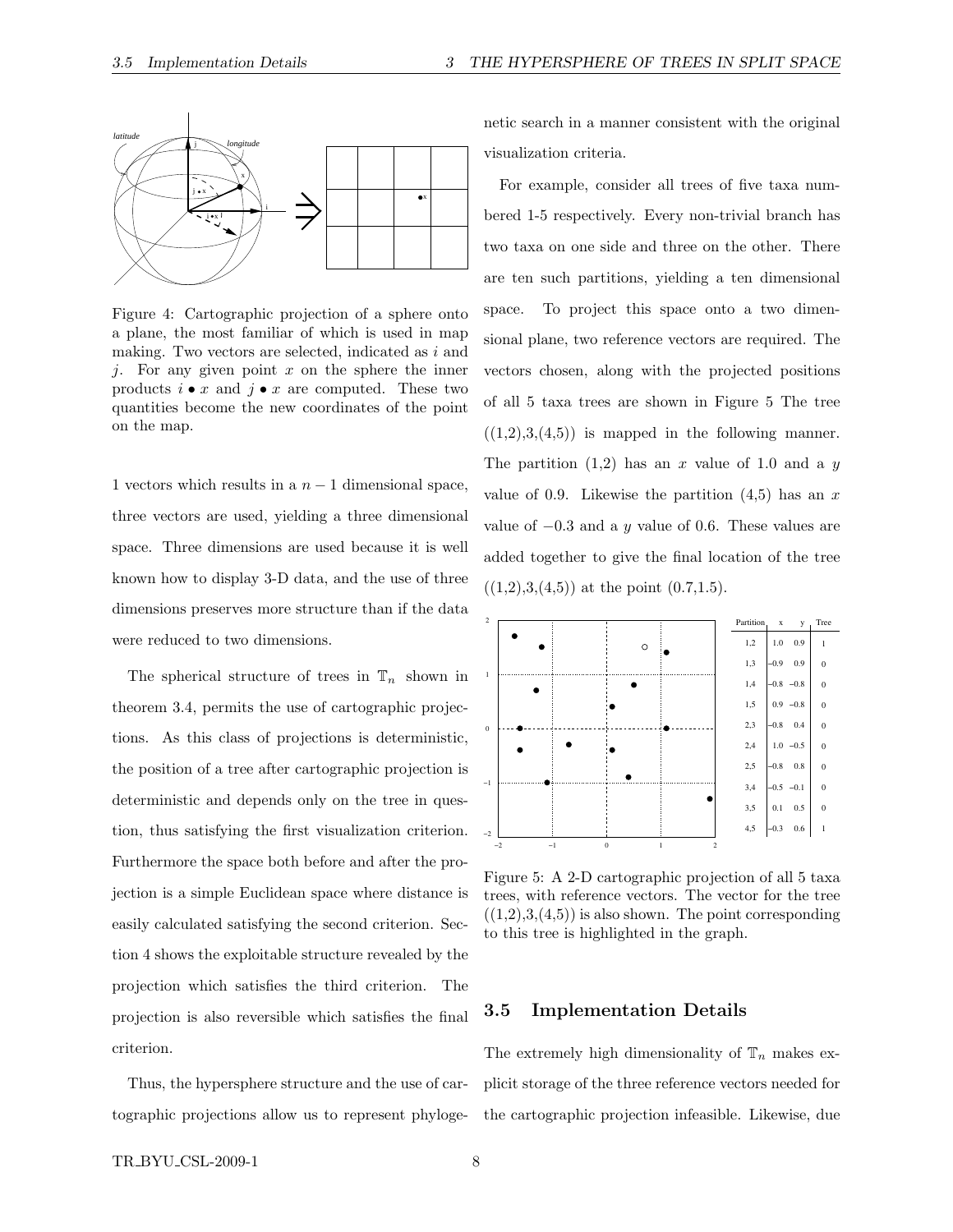to the size of these vectors the typical calculations used for computing inner products require infeasible amounts of time. A naïve implementation of cartographic projections is adequate for very small numbers of taxa, but more sophisticated techniques are required for most data sets.

## 3.6 Hash Table Vector Representations

The memory usage of a straightforward implementation of cartographic projections is exponential in the number of taxa. Rather than explicitly storing the very large reference vectors a hash table representation is chosen. This representation has a fixed memory size, which can be arbitrarily chosen independently of the number of taxa.

To construct this table, a hash function and three representative vectors of a feasible dimensionality, one for each reference vector, are chosen. The hash function chosen must have a range equal to the set of natural numbers up to the dimensionality of the reference vectors and a domain equal to the set of natural numbers up to the dimensionality of the representative vectors.

Together these representative vectors and the hash function are used to compute the elements of the reference vectors as needed. The  $i^{th}$  element of each reference vector is defined to be the element of the corresponding representative vector with the hashed value of i as follows:

 $X_i \leftarrow X'_{h(i)}$ 

This representation allows a fixed amount of memory to be adequate for data sets of any number of taxa. This bound on memory usage is critical for the visualization of large data sets.

## 3.7 Orthogonality and Normalization of the Reference Vectors

It is desirable that the three reference vectors be orthogonal to each other and also that they be normalized, so that we have an orthonormal basis for visualization. As the dimension of the three reference vectors is very large it is not practical to directly enforce either of these constraints. An additional complication is that each reference vector is not explicitly stored, but is instead implicitly defined by its representative vector and the hash function. Yet, with these constraints it is still possible to make the reference vectors mutually linearly independent and give bounds on their normality and orthogonality. These bounds and their proofs are given in appendix A.

If the representative vectors are made to be orthogonal then regardless of the choice of hash function, the true reference vectors are linearly independent by theorem A.5. The quality of the orthogonality property of the reference vectors is dependent on the quality of the hash function as shown in theorem A.6. Given the size of the representative vectors used (65535 elements) and only 20 taxa the reference vectors must be within  $7.32 \times 10^{-5}$  degrees of orthogonal. As the number of taxa increases this bound becomes even tighter.

Normalizing the reference vectors is more difficult.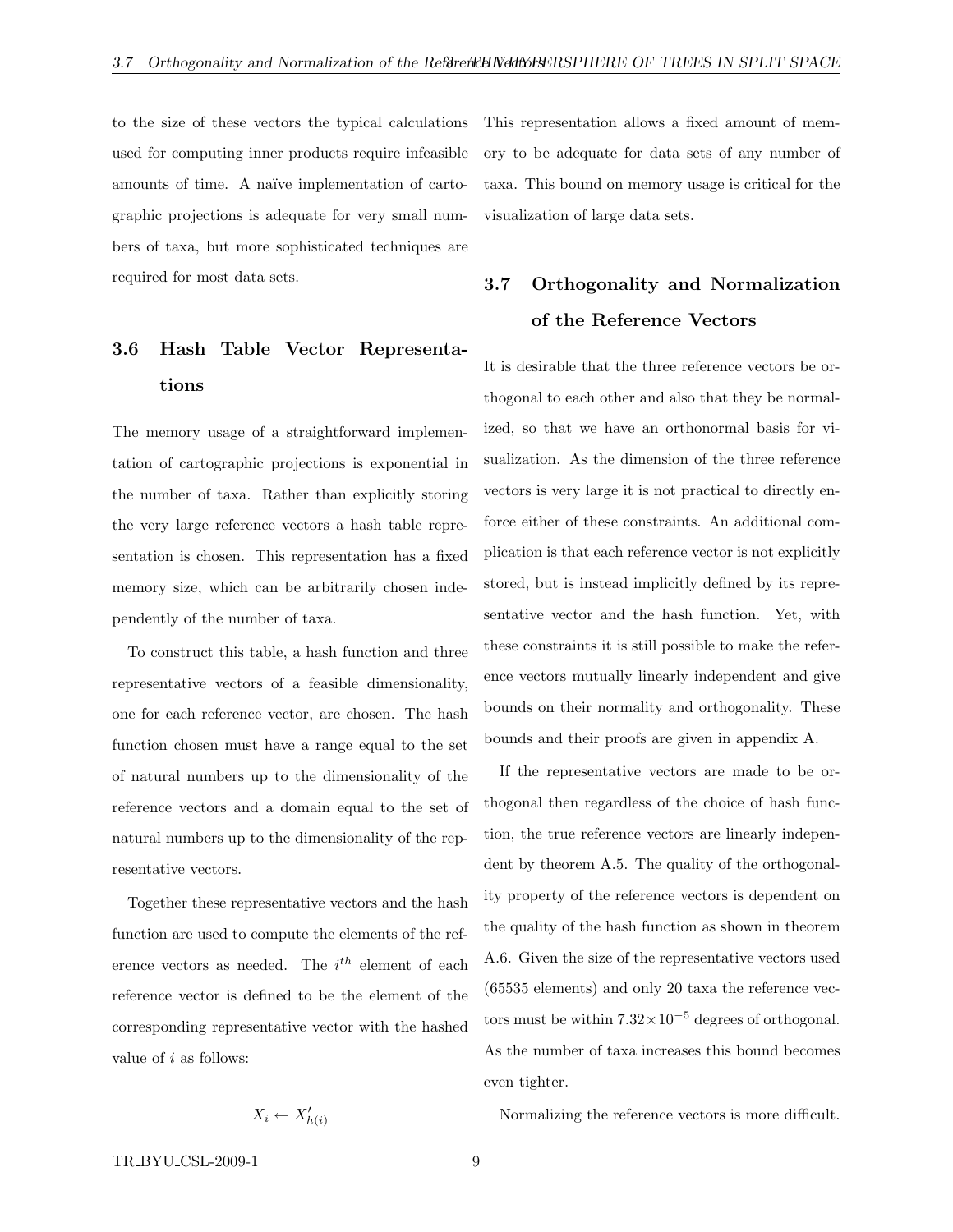Due to the finite precision arithmetic of computers, it is not possible to normalize the reference vectors to unit length. As the vectors have a very high dimensionality, normalization tends to make each individual element too small to be represented, which in turn results in all of the reference vectors becoming the zero vector. As an alternative, each representative vector is made to have the same length as the others, without constraining this length to be one.

Again the normalization can only be performed on the representative vectors in the hash table. However Theorem A.7 shows that the reference vectors are also normal if the hash function is perfectly even and gives a bound on how far off of normal the vectors can be in every other case.

The bounds given do not depend on the hash function, so any good hash function should be adequate. Bob Jenkins' one at a time hash function (Jenkins, 1997) was used for the results in section 4.

#### 3.8 Calculating the Inner Product

The naïve method of calculating an inner product grows linearly with the dimension of the two vectors involved. Unfortunately, in this case the size of those vectors grows as the combinations of taxa. This method therefore gives worse than exponential performance with respect to number of taxa. However, for any given tree of  $n$  taxa, the vector representing that tree will have exactly  $n-3$  non-zero components by lemma 3.3. Furthermore, each of these will be exactly one by the definition of trees in  $\mathbb{T}_n$ . These two properties can be exploited to give an algorithm that taxa numbers of the two taxa on one side, then di-

computes the needed inner products in time  $O(n)$ , where  $n$  is the number of taxa.

This method begins with a hash table. Each element of the hash table contains one element from each of the reference vectors. The keys into the hash table are partition sets. The mapping of a tree is accomplished with the following steps.

- 1. A list of the  $n-3$  partition sets is built :  $O(n)$
- 2. Each partition is used to lookup a set of  $x,y$ , and z values in the hash table :  $O(1) * O(n)$
- 3. The  $n-3$  values are summed giving the final mapping :  $O(n)$

These steps give an overall runtime execution of  $O(n)$ .



Figure 6: A 2-D cartographic projection of all 5 taxa trees, with reference vectors represented through a simple modulo 3 hash. Under this poor hash there are only 5 locations which correspond to valid trees. The vector for the tree  $((1,2),3,(4,5))$  is also shown. The point corresponding to this tree is highlighted in the graph.

For example, consider all trees of five taxa numbered 1-5 respectively. Every non-trivial branch has two taxa on one side and three on the other. The hash function will be computed as follows; add the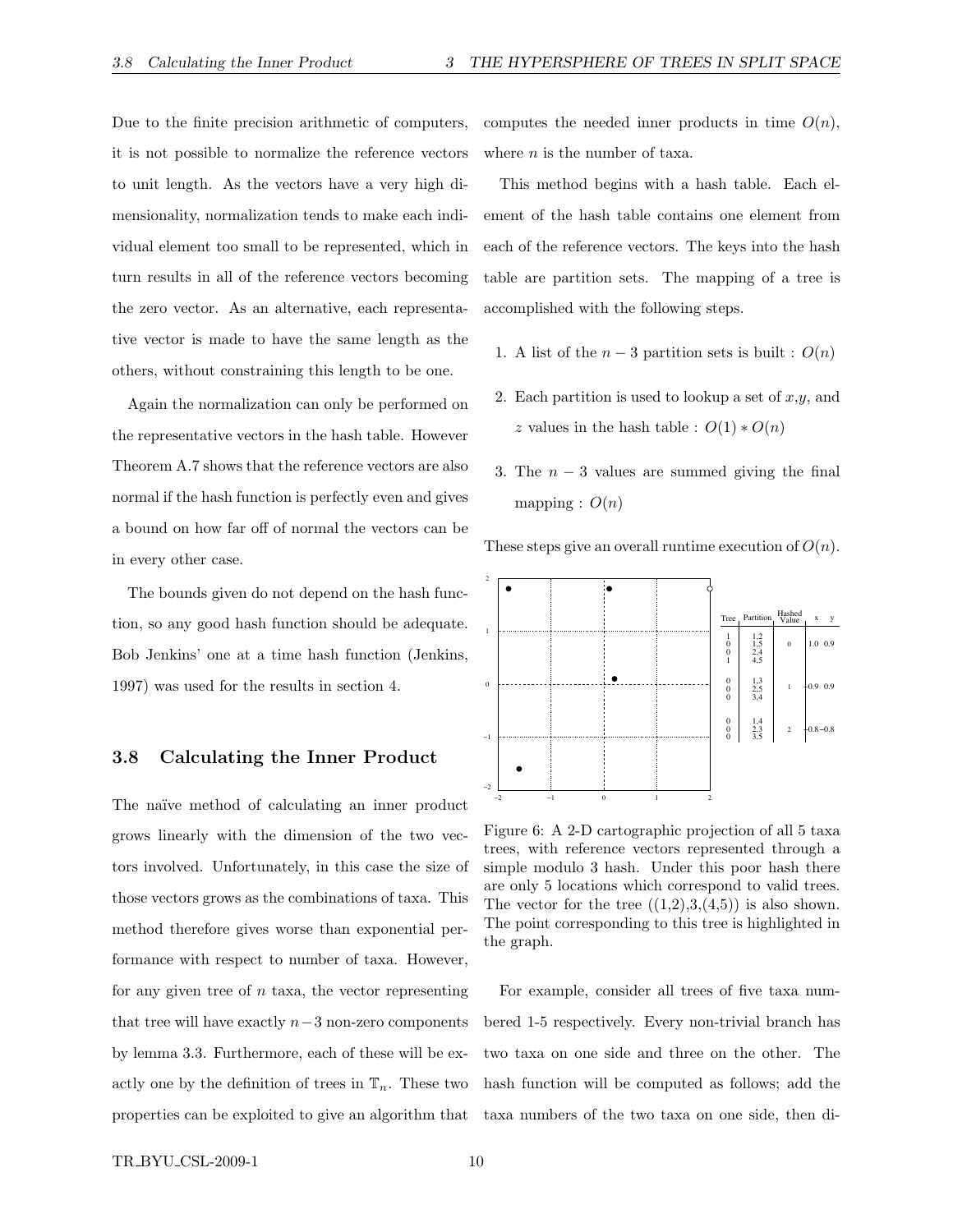vide this sum by three and take the remander as the value of the hash function. There are three possible values for this hash function 0,1, and 2. Figure 6 shows the full reference vectors. A reference vector is assigned to each of these values. The reference vectors will be axis-aligned unit vectors, the value of 0 will correspond to the vector  $(1.0,0.9)$ , 1 to the vector  $(-0.9,0.9)$  and 2 to the vector  $(-0.8,-0.8)$ .

This scheme gives six possible locations for each of the fifteen possible trees to map onto, one of which does not respond to any valid trees. These locations are all shown in Figure 6. In this example the tree  $((1,2),3,(4,5))$  maps to the point  $(2.0,1.8)$ . The partition  $(1,2)$  as well as the partition  $(4,5)$  both map to the vector (1.0,0.9), these results are added together to obtain the final location of the tree.

This method has two main advantages. First the time needed to compute the inner product scales with the number of taxa rather than with the dimensionality of split space. Secondly only a fixed amount of storage for the hash table is required, regardless of the number of taxa in the tree. This upper bound on necessary storage makes the visualization of larger data sets feasible.

### 4 Results

The definitions of  $\mathbb{T}_n$  and the cartographic projection are deterministic, reversible and have an easily calculated distance metric, fulfilling three of the four criteria for a useful visualization. The fourth criterion, exploitable structure, is the most important. The cartographic projection places similarly scored trees to-more structurally similar, but also the neigborhoods

gether in the data sets examined. This creates a gradient, an exploitable structure, which allows future work to develop a gradient descent strategy, which would be an improvement over current hill climbing techniques.

#### 4.1 Locality of Structure

To have any exploitable structure there must be some correlation between position in the projected space and the topology of the trees near that position. Three methods will be considered: first, the method of Cartographic Projections, second, Multidimensional Scaling in two dimensions as in Tree Set Vis (Hillis et al., 2005), and finally Multidimensional Scaling in three dimensions to account for any affects from the extra degree of freedom. The test case will be the exaustive set of all trees of 7 taxa, with each method run 100 times as they all have random elements. Once each projection is calculated, the nearest n neighbors for every tree are found, with n ranging from 0 to 25. A majority rule consensus tree is then constructed for each of these neighborhoods. The resolution of these trees is reported, with a value of 1 indicating that the tree was fully resolved and a value of 0 indicating that the tree was fully unresolved.

Figure 7 shows the results of this test. The points are plotted with the minimum, average and maximum values for the resolution. Note that cartographic projections are superior to both two and three dimensional MDS in every case. Not only are close trees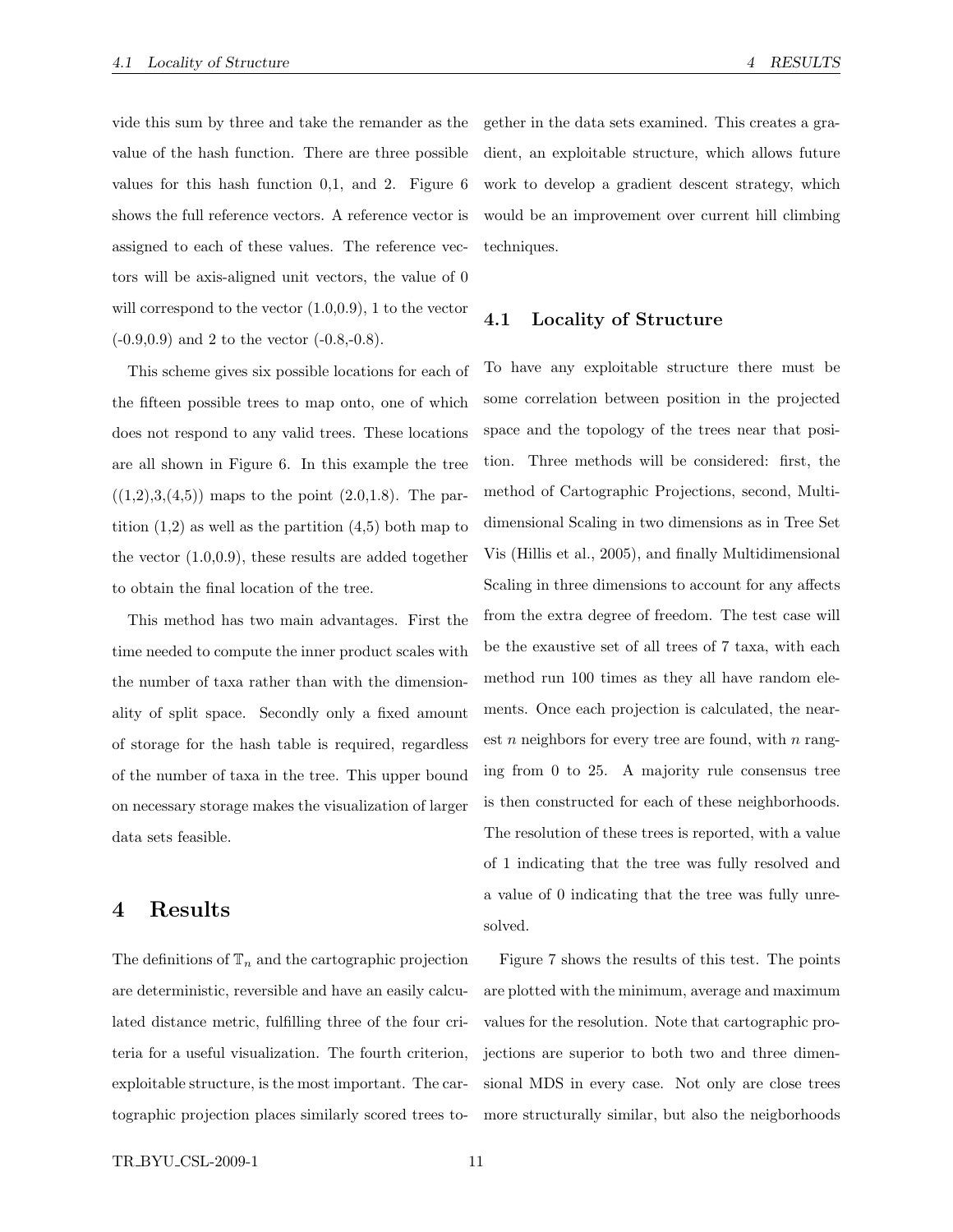over which some degree of topological similarity is found are much larger. It is thus concluded that cartographic projections produce, in terms of topology, a smoother mapping of treespace. Further this superiority is not due to the added flexibility of projecting onto three dimensions rather than two.



Figure 7: The average degree of consensus across near neighbors among all trees with 7 taxa, note that higher values are better. As both cartographic projections and MDS have a random component each point consists of 100 projections with the average, minimum and maximum values for the consensus across all neighborhoods of the given size plotted. MDS was run both in the two dimensional case as in TreeSetVis and in a three dimensional case as the chosen cartographic projection resulted in a three dimensional result.

## 4.2 Results from Nine Taxa Set Exhaustive Searches

To explore the inherent structure of the maximum parsimony problem, several nine taxa data sets were fully analyzed. The size of nine taxa was selected because with only 135, 135 possible solution trees, it was very feasible to exhaustively enumerate all solutions for many different data sets of this size and to plot all of the points. Each set was exhaustively enumerated and scored using PAUP\* (Swofford, 2003). The

 $\mathbb{H}_{\text{MPSP}}^{\text{MDS}}$   $\left| \right|$  indicating a good score. three reference points for the projection were chosen at random. Under this projection each of the possible trees mapped to a unique point in the new three dimensional space. The same projection was used for all of the data sets. These points were then colored according to the parsimony score of the corresponding tree, with white indicating a poor score and black

> In all of the data sets, there is significant exploitable structure. In some, such as that shown on the right in Figure 8, a clear nearly linear gradient was visible throughout the entire cloud of possible trees. While in others such as that shown on the left in Figure 8, clustering of scores is clear. Even though the gradient was much more complex, it would still be possible to use gradient descent.



Figure 8: Two distinct 9 taxa datasets under cartographic projection. Dark points represent trees with better scores. The set on the left shows clear clustering with good trees near the center of the cloud. The set on the right shows a gradient, with good trees at the upper point of the cloud.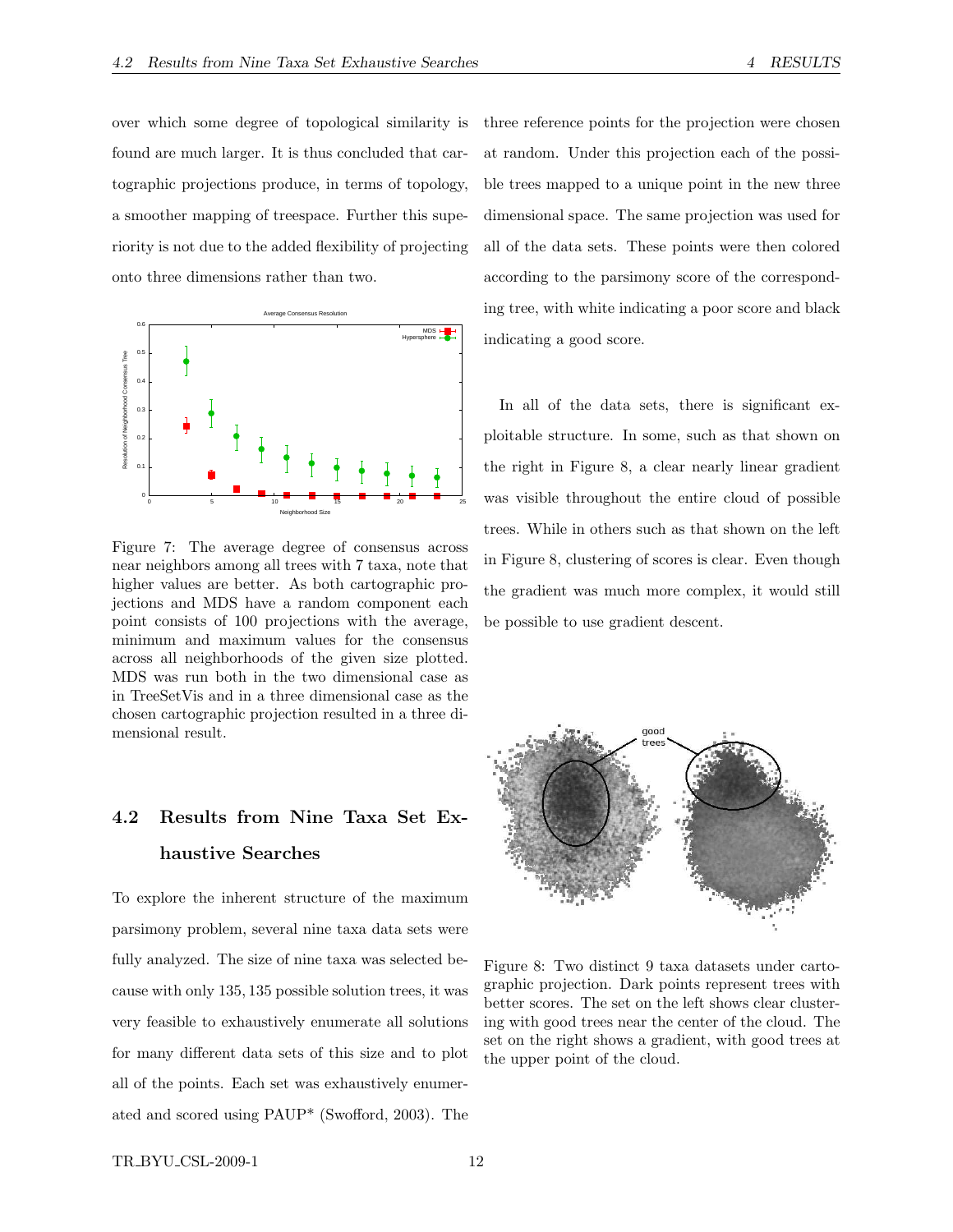## 4.3 Visualizing an Exhaustive Search with MDS

The tool Tree Set Viz was used to produce a visualization of a complete data set for comparison with our cartographic projections. Due to the very high memory requirements of multi-dimensional scaling, it was not possible to use a nine taxa data set. An eight taxa subset was used instead. The program was run overnight to allow the program adequate time to converge to the mapping shown in figure 9.

A few features are noteworthy. First, the circular shape, which is a result of the hyperspherical nature of treespace. As all of the trees lie on the surface of a specific sphere, the best MDS solutions are circular. Also the MDS clustering, like the cartographic projection, has a large concentration of good trees. Unlike the cartographic projection, however, the MDS formed two separate clusters and also has a scattering of good trees throughout a large portion of the visualization. Although it is not clear that the clustering of scores caused by MDS is inferior to that of cartographic projections, it is crucial to note that MDS is a post process step and can not be used to guide a search. Therefore any structure is inherently not exploitable structure.

## 4.4 Results from Large Data Set Searches

It is not practical to exhaustively search the tree space associated with a large data set. Instead the phylogenetic search program PSODA (Carroll et al., 2007) was modified to output every tree that it was made in improving our understanding of the revealed



Figure 9: A multi-dimensional scaling (MDS) visualization of an exhaustive search of 8 Taxa. Dark points represent trees with better scores. Note that there is some clustering of good trees but that they can be found throughout the visualized set.

going to perform a TBR rearrangement on, and every 100th rearrangement so produced. This gives not only the path of best trees found by the search as it progressed, but also a sampling of the trees that were rejected.

Figure 10 shows a projection of a TBR search with the Zilla data set (Chase et al., 1993) using cartographic projections. Again, a clustering of scores is apparent among the trees considered by the search, revealing exploitable structure in this difficult dataset.

## 5 Future Work

The cartographic projection from the hypersphere of trees has revealed significant structure to the problem of phylogenetic search. Further contributions can be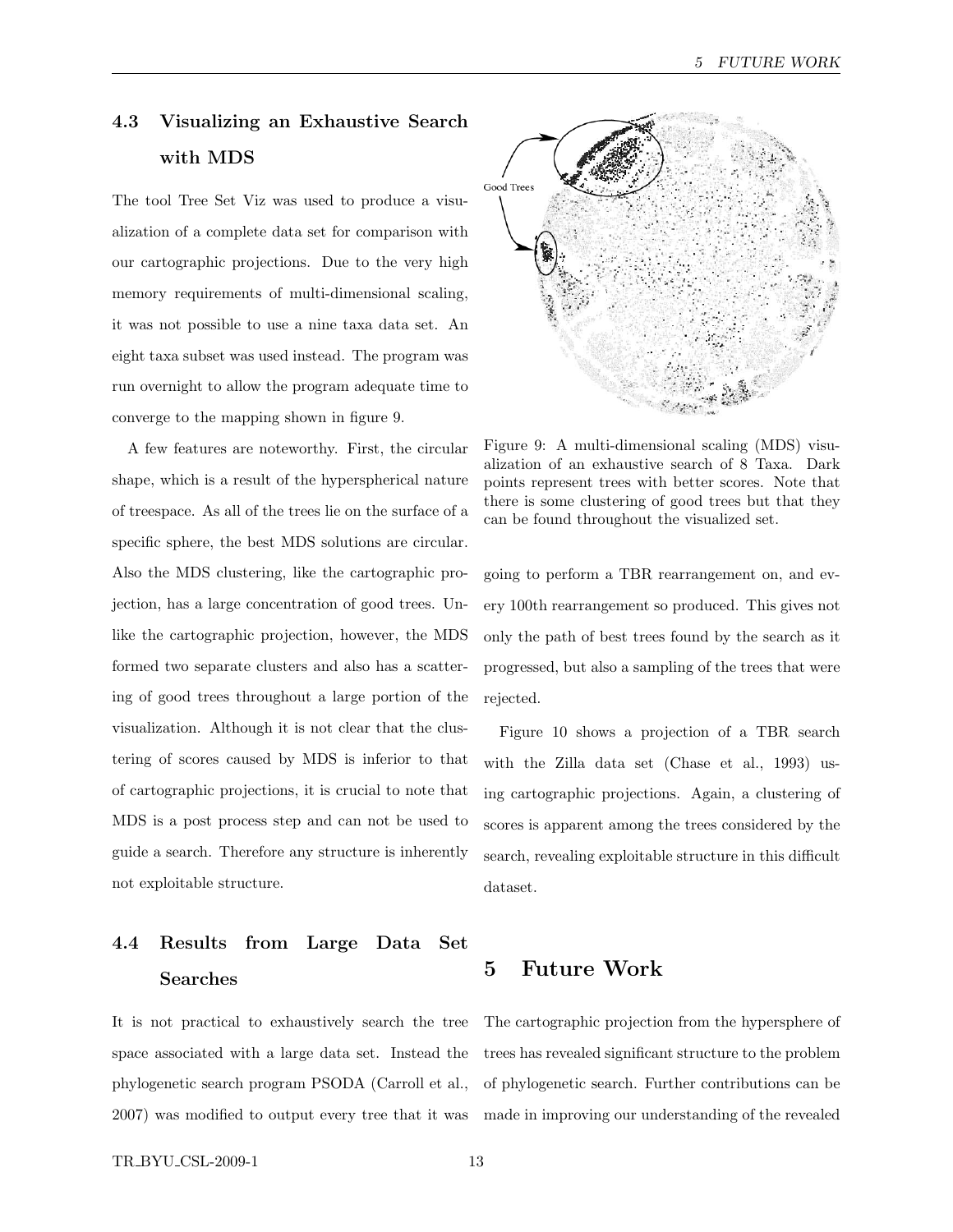

Figure 10: Projection of a search through the Zilla 500 taxa dataset.

structure. More importantly new search techniques can be developed that can exploit this structure.

#### 5.1 Axis Optimization

The current projection from split space to the 3-D visualization is based on the random selection of the points in split space. These points are guaranteed to result in linearly independent reference vectors and are very likely to result in vectors which are orthonormal as well. Although the initial random selection provides encouraging results, a more intelligent selection of basis vectors could improve the quality of the visualization.

#### 5.2 Improved Phylogenetic Searches

There are two directions in which to take this work with respect to improving phylogenetic searches by utilizing the structure seen in the visualization. The first is to create a human guided search. As the projection from split space to the visualization is a simple linear transformation, it is possible to select a point in the visualized space and calculate the subspace of split space that corresponds to that point. A tree tions for many biological fields.

or trees in that subspace would then be generated and added to the list of trees used in a typical TBR based search, thereby restarting the search from the desired location. The second approach is to calculate and directly use the apparent gradient seen in the visualization to find better trees.

### 6 Conclusions

This cartographic projection from  $\mathbb{T}_n$  fulfills all defined criteria for a good visualization. First the mapping from *n*-trees to  $\mathbb{T}_n$  is one-to-one and further the cartographic projection for  $\mathbb{T}_n$  to  $\mathbb{R}^3$  is linear. This means that each tree maps to exactly one point, and this point is not affected by any outside influences. Also because the mapping is linear, it is reversible, which meets the second criterion. Euclidean distance in  $\mathbb{T}_n$  is easy to calculate. Robinson-Foulds distance is also closely related to  $\mathbb{T}_n$  as both definitions are based on the partition sets of trees. Either of these distance metrics are easily calculated and meet our third criterion.

More importantly, the use of a cartographic inspired projection has revealed significant structure to the problem of phylogenetic search. The visualization shows a general clustering of trees with similar scores, and in some data sets a clear gradient structure is observed. This promises to be useful in furthering our understanding of the problem of phylogenetic search and for informing the development of new methods in the field. These new methods will expand our ability to perform phylogenetic analysis which has implica-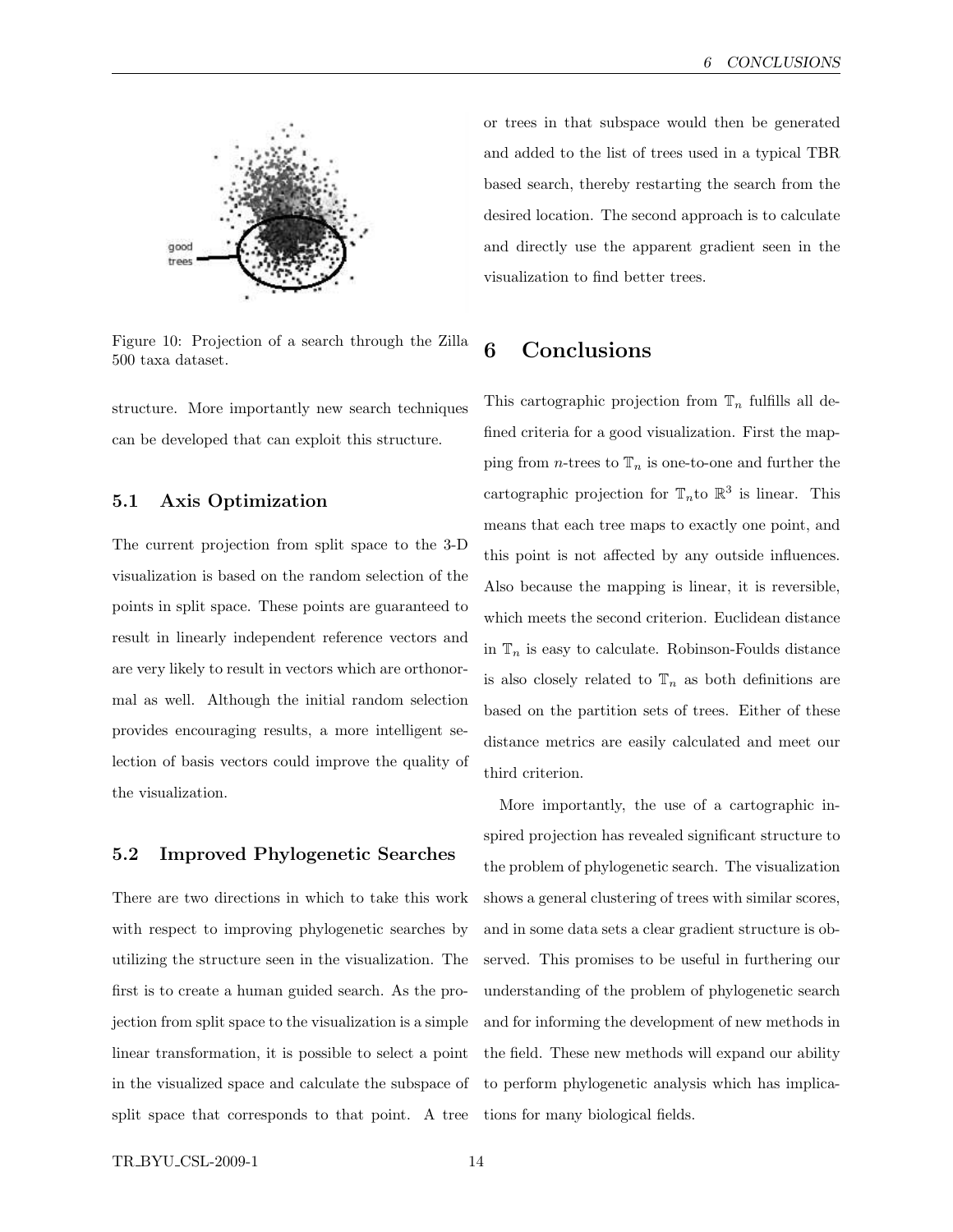### References

- Allen, B. and M. Steel. 2001. Subtree Transfer Operations and Their Induced Metrics on Evolutionary Trees. Annals of Combinatorics 5:1–15.
- Amenta, N., M. Godwin, N. Postarnakevich, and K. St. John. 2007. Approximating geodesic tree distance. Information Processing Letters 103:61–65.
- Amenta, N. and J. Klingner. 2002. Case study: visualizing sets of evolutionary trees. Information Visualization, 2002. INFOVIS 2002. IEEE Symposium on Information Visualization Pages 71–74.
- Billera, L. J., S. P. Homes, and K. Vogtmann. 2001. Geometry of the space of phylogenetic trees. Advances in Applied Mathematics 27:733–767.
- Carroll, H., M. Ebbert, M. Clement, and Q. Snell. 2007. PSODA: Better tasting and less filling than PAUP. Pages 74–78 in Proceedings of the 4th Biotechnology and Bioinformatics Symposium (BIOT-07).
- Chase, M., D. Soltis, R. Olmstead, D. Morgan, D. Les, B. Mishler, M. Duvall, R. Price, H. Hills, Y. Qiu, et al. 1993. Phylogenetics of Seed Plants: An Analysis of Nucleotide Sequences from the Plastid Gene rbcL. Annals of the Missouri Botanical Garden 80:528–580.
- Chor, B. and T. Tuller. 2005. Maximum likelihood of evolutionary trees is hard. Proceedings of the 9th Annual International Conference on Research in Computational Molecular Biology (RECOMB 2005 3500:296–310.
- Clark, A., K. Weiss, D. Nickerson, S. Taylor, A. Buchanan, J. Stengard, V. Salomaa, E. Vartiainen, M. Perola, E. Boerwinkle, and C. Sing. 1998. Haplotype structure and population genetic inferences from nucleotide-sequence variation in human lipoprotein lipase. American Journal of Human Genetics 63:595–612.
- Crandall, K. 1996. Multiple interspecies transmissions of human and simian t-cell leukemia/lymphoma virus type i sequences. Molecular Biology and Evolution 13:115–131.
- Day, W., D. Johnson, and D. Sankoff. 1986. The computational complexity of inferring rooted phylogenies by parsimony. Mathematical Biosciences 81:299.
- DeSalle, R. 1995. Molecular approaches to biogeographic analysis of Hawaiian Drosophilidae. Hawaiian Biogeography (ed. by WL Wagner and VA Funk), pp. 72–89.
- Ganapathy, G., V. Ramachandran, and T. Warnow. 2003. Better Hill-Climbing Searches for Parsimony. Workshop on Algorithms in Bioinformatics .
- Guindon, S. and O. Gascuel. 2003. A Simple, Fast, and Accurate Algorithm to Estimate Large Phylogenies by Maximum Likelihood. Systematic Biology 52:696–704.
- Herring, B., F. Bernardin, S. Caglioti, S. Stramer, L. Tobler, W. Andrews, L. Cheng, S. Rampersad, C. Cameron, J. Saldanha, et al. 2007. Phylogenetic analysis of WNV in North American blood donors during the 2003-2004 epidemic seasons. Virology .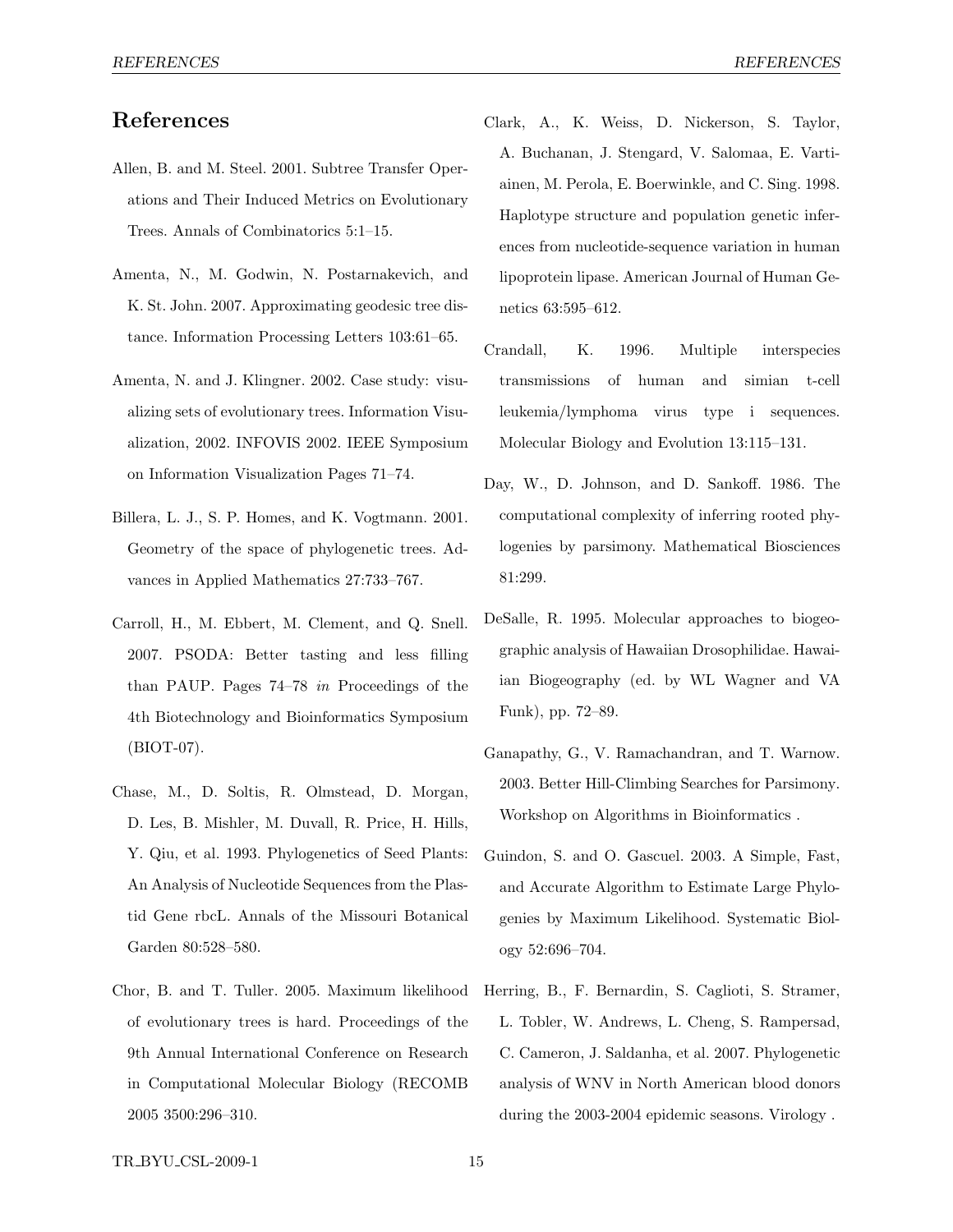- Hillis, D., T. Heath, and K. St. John. 2005. Analysis and Visualization of Tree Space. Systematic Biology 54:471–482.
- Hultman, A. 2007. The topology of spaces of phylogenetic trees with symmetry. Discrete Mathematics 307:1825–1832.
- Jenkins, B. 1997. A new hash function for hash table lookup. Dr. Dobb's Journal .
- Keith, J., P. Adams, M. Ragan, and D. Bryant. 2005. Sampling phylogenetic tree space with the generalized Gibbs sampler. Mol Phylogenet Evol 34:459– 68.
- Meier, R. and F. Ali. 2005. Software Review. The newest kid on the parsimony block: TNT (Tree analysis using new technology) . Systematic Entomology 30:179.
- Ronquist, F. and J. Huelsenbeck. 2003. MrBayes 3: Bayesian phylogenetic inference under mixed models. Bioinformatics 19:1572–1574.
- Sing, C., M. Haviland, K. Zerba, and A. Templeton. 1992. Application of cladistics to the analysis of genotype-phenotype relationships. European Journal of Epidemiology 8:3–9.
- Stamatakis, A. 2006. RAxML-VI-HPC: maximum likelihood-based phylogenetic analyses with thousands of taxa and mixed models. Bioinformatics 22:2688.
- Swofford, D. L. 2003. PAUP\*. Phylogenetic Analysis Using Parsimony (\* and Other Methods). Version 4. Sinauer Associates, Sunderland, Massachusetts.

Zwickl, D. J. 2006. Genetic algorithm approaches for the phylogenetic analysis of large biological sequence datasets under the maximum likelihood criterion. Ph.D. thesis The University of Texas at Austin.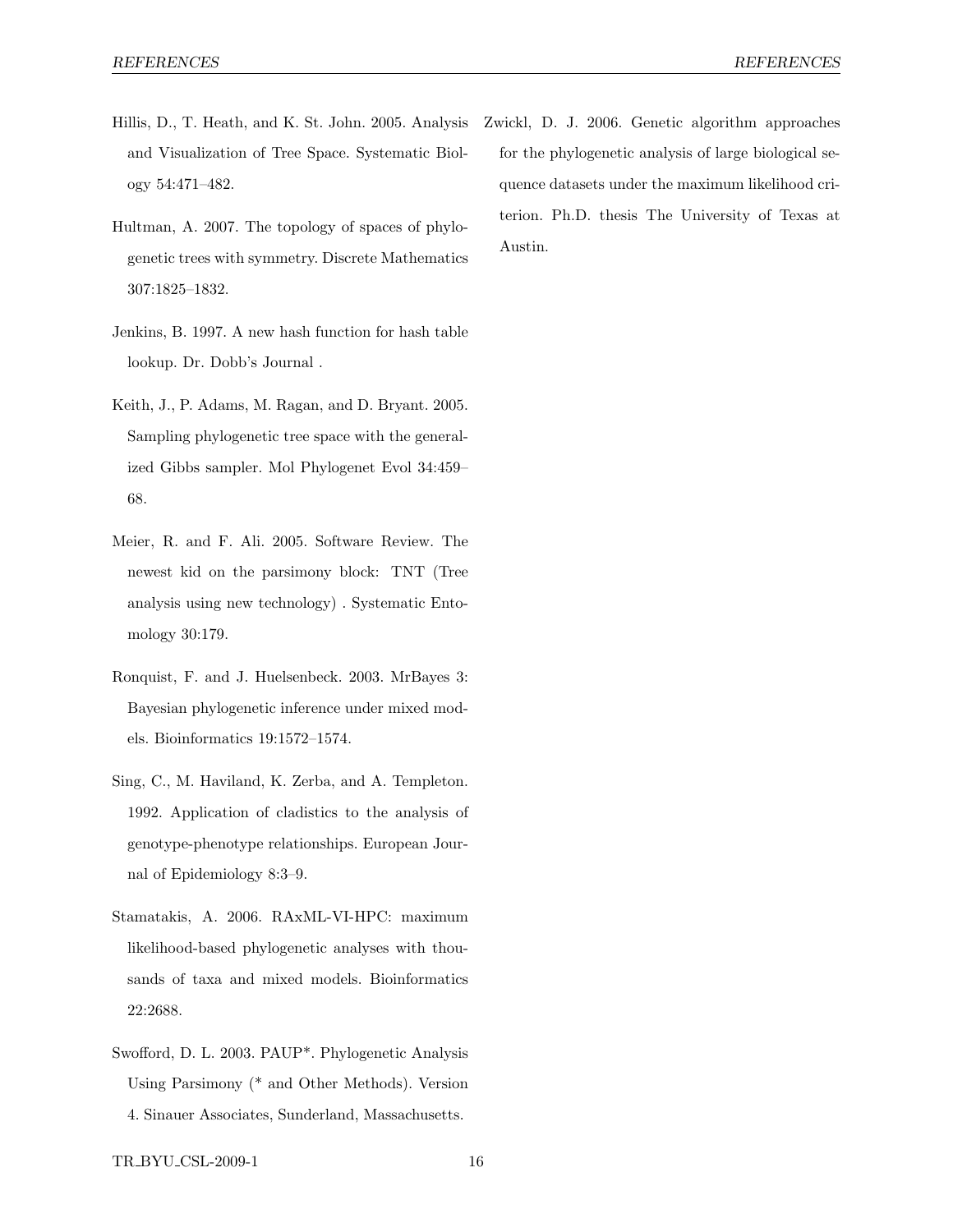### A Proofs

As givens in all of the following proofs are two vectors  $X$  and  $Y$ , each of dimension  $d$ . These vectors are arbitrarily chosen orthogonal vectors. They are also used to construct two vectors  $X'$  and  $Y'$ , each of dimension  $d'$ , using a hash function h.

This paper used three vectors of dimension 65535, with elements chosen randomly with a uniform distribution from  $[-1, 1]$ . Using the Gram-Schmidt method these vectors were all made to be orthogonal to each other. Finally they were each modified to make their magnitudes equal to the magnitude of the first vector.

#### A.1 Definitions

**Definition A.1.**  $h$  is a function with the following properties:

$$
range(h) \subset \{ \mathbb{N} < d \}
$$
\n
$$
\{ \mathbb{N} < d' \} \subset domain(h)
$$

Such a function is easily constructed. One such function when  $d < d'$  is  $h(x) = x \mod d$ .

**Definition A.2.**  $X'$  and  $Y'$  are two vectors constructed from  $X, Y$ , and h as follows:

$$
X'_i \leftarrow X_{h(i)}
$$

$$
Y'_i \leftarrow Y_{h(i)}
$$

**Definition A.3.** The frequency with which  $h$  maps

any number  $i$  onto a given number  $i$  is

$$
f_i = \frac{\sum_{j=1}^{d'} \begin{cases} 1 & h(j) = i \\ 0 & h(j) \neq i \end{cases}}{d'}
$$

Note that  $f_i$  has the following bounds:

$$
\forall i, \frac{1}{d'} \le f_i \le \frac{d'-d+1}{d'}
$$

**Definition A.4.** The quality of the function  $h, \xi$  is a measure of how evenly the elements of  $X'$  and  $Y'$ are mapped by  $h$  onto  $X$  and  $Y$ 

$$
\exists \xi \forall i, \frac{d}{d'} + \xi \ge f_i
$$

Note that due to the bounds on all  $f_i$ ,  $xi$  has the following bounds:

$$
0 \le \xi \le \frac{d'-2d+1}{d'}
$$

#### A.2 Theorems

Theorem A.5. Given two orthogonal vectors X and  $Y$ , two arbitrarily larger vectors  $X'$  and  $Y'$  can be constructed such that they are linearly independent.

Proof. As X and Y are orthogonal, they are also linearly independent. That is to say:

$$
\forall s, sX \neq Y
$$

$$
\forall s \forall i \in \{\mathbb{N} < d\}, sX_i \neq Y_i
$$

$$
\forall k \exists j, X'_k = X_{h(j)} \quad \text{Definition A.2}
$$

$$
\forall k \exists j, Y'_k = Y_{h(j)}
$$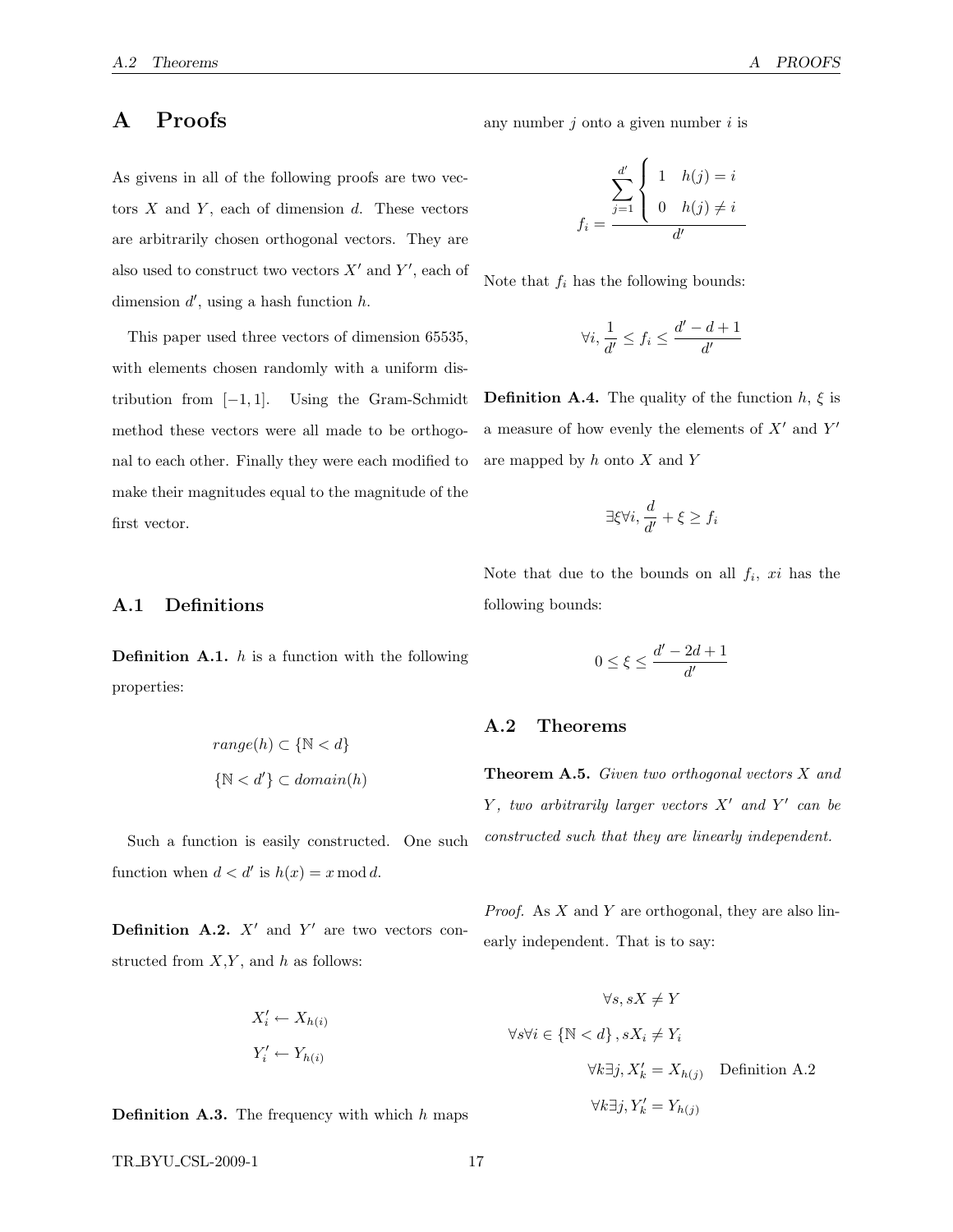Thus all equations of the form

$$
sX_j \neq Y_j : j \in range(h)
$$

can be rewritten as

$$
sX'_k \neq Y'_k : k \in domain(h)
$$

In this fashion

$$
\forall s \forall i \in \{\mathbb{N} < d\}, sX_i \neq Y_i
$$
\n
$$
\forall s \forall j \in \{\mathbb{N} < d'\}, sX'_j \neq Y'_j
$$
\n
$$
\forall s, sX' \neq Y'
$$

From which it is clear that  $X'$  and  $Y'$  are linearly independent.  $\Box$ 

**Theorem A.6.** Given two orthogonal vectors  $X$  and  $Y$ , two arbitrarily larger vectors  $X'$  and  $Y'$  can be constructed such that they are orthogonal within a given bound.

Proof. Using Definition A.3 the inner product  $\langle X'|Y'\rangle$  can be written in terms of X and Y.

$$
\langle X'|Y'\rangle = \sum_{i=1}^{d'} X_i' Y_i'
$$

$$
= d' \sum_{j=1}^{d} f_j X_j Y_j
$$

As X and Y are orthogonal their inner product  $\langle X|Y \rangle = 0$ , therefor either

$$
\forall i, X_i Y_i = 0
$$

and clearly

$$
\forall \xi, \langle X' | Y' \rangle = 0
$$

or

$$
\exists i, X_i Y_i > 0
$$

$$
\exists j, X_j Y_j < 0
$$

In this second case it may not be true that  $X'$ and  $Y'$  are orthogonal. Even so there are bounds on  $\langle X'|Y'\rangle$ . The largest possible magnitude of  $\langle X'|Y'\rangle$ occurs when h maps each member of  $\{N < d\}$  to one member of  $\{N < d'\}$  with the exception of one element of  $\{N < d\}$  which maps to the remaning elements of  $\{N < d'\}$ . Furthermore, that sole exception corresponds with the largest magnitude of  $X_iY_i$ . In this case the inner product is given by

$$
\langle X'|Y'\rangle = \frac{d'-d}{d'} \sum_{i=1}^d \frac{1}{d'} X_i Y_i + \frac{\xi}{d'} \operatorname{argmax}_j X_j Y_j
$$

$$
= \frac{d'-d}{dd'} \sum_{i=1}^d X_i Y_i + \frac{\xi}{d'} \operatorname{argmax}_j X_j Y_j
$$

$$
= 0 + \frac{\xi}{d'} \operatorname{argmax}_j X_j Y_j
$$

$$
\langle X'|Y'\rangle \le \frac{d'-2d+1}{d'^2} \operatorname{argmax}_j X_j Y_j
$$

The angle  $\theta$  between  $X'$  and  $Y'$  is given by

$$
\cos\theta=\frac{\langle X'|Y'\rangle}{|X'|\,|Y'|}
$$

Applying the bound on  $\langle X' | Y' \rangle$ , and the bounds on the magnitudes of  $X'$  and  $Y'$  from Theorem A.7

$$
\cos\theta \le \frac{\frac{d'-2d+1}{d'^2}\operatorname{argmax}_j X_jY_j}{|X|\,|Y|}
$$

TR\_BYU\_CSL-2009-1 18

 $\Box$